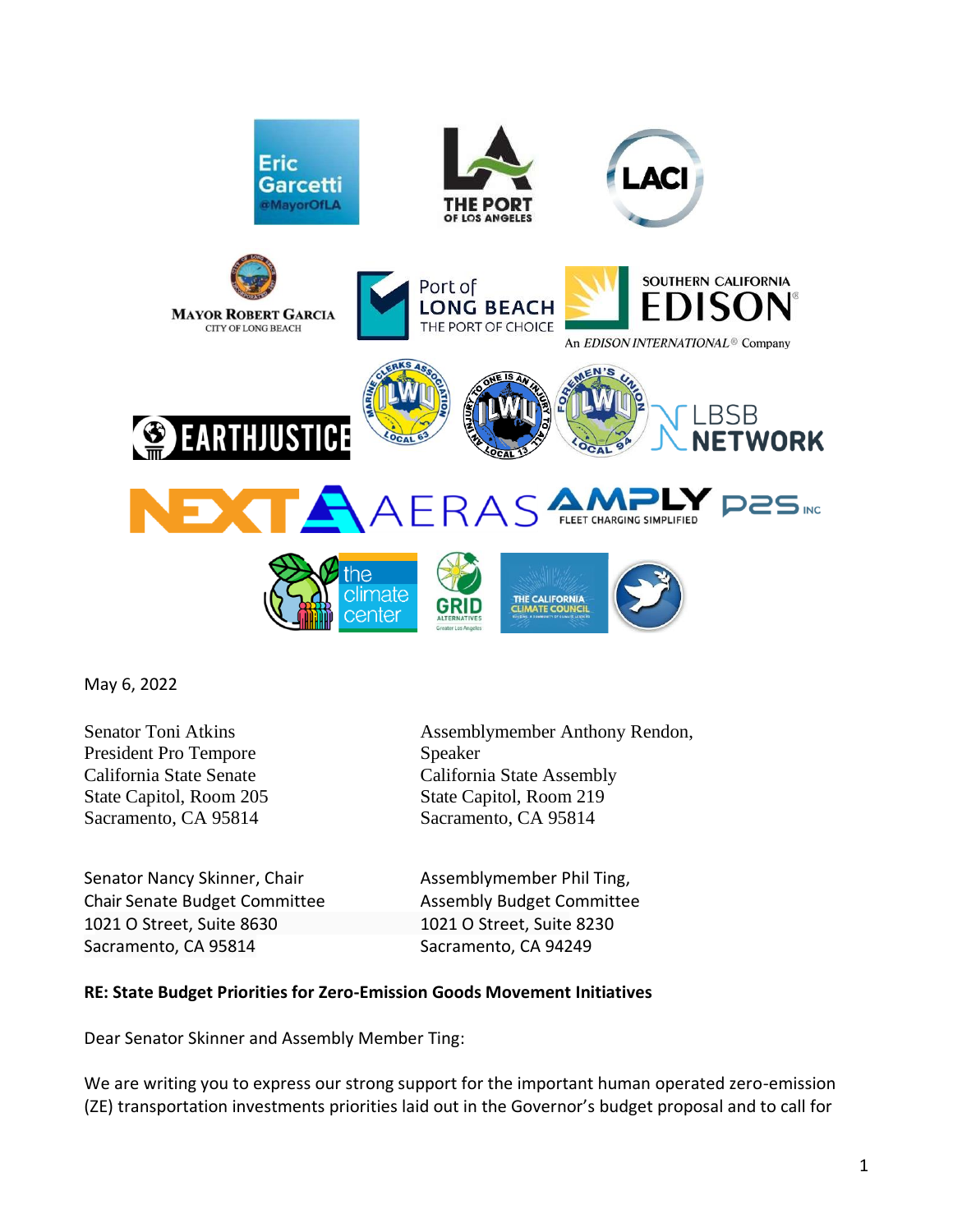expanded and accelerated investments for human operated zero-emissions goods movement initiatives, especially for the 2022-2023 budget year.

We applaud the Governor's clean transportation budget proposal, which includes \$400 million for port electrification over 5 years as well as his proposal to invest \$1.2 billion for port-related highpriority projects including railyard expansions, bridges, and ZE modernization efforts and \$875 million for human operated ZE port equipment, drayage trucks and infrastructure. These multi-year funding proposals are essential and, given the need to rapidly transform the trucking sector to achieve our state goals, we can be even bolder.

The need for state investment to accelerate human operated ZE vehicle adoption has never been more urgent, nor has the state had the means, as it does today, to enact change. The state surplus presents a unique opportunity to lay the strong foundation for an accelerated and equitable transition to a ZE freight transportation system.

We urge you to consider investing a total of **\$3.31 Billion** this year to accelerate the state's transition to human operated zero-emissions for drayage trucks and cargo handling equipment. This aligns with Executive Order N-79-20, our urgent need for clean air, the LACI Transportation Electrification Partnership's target for 40% ZE drayage trucks in Los Angeles County by 2028, and our ambitious yet achievable shared goals of achieving 100% human operated ZE cargo handling equipment and drayage trucks by 2035.

As you know, the ongoing supply chain logistics challenges have highlighted the need to accelerate emissions reduction from goods movement, including the pollution from ships idling off of California's coasts. In order to begin to drastically reduce harmful pollution and emissions from diesel trucks impacting port-adjacent communities throughout the state, we must prioritize investments in port trucks and infrastructure to dramatically reduce the pollution burdens on some of our most vulnerable communities. *That is why we recommend that the State's investment include \$100 million for additional human operated zero-emission pilot charging infrastructure projects to be expediently deployed to serve the most congested and polluted transportation freight corridors—prioritizing the I-710 freeway and related corridors- to support the trucks on the road now and those coming over the next couple of years.*

The ports of LA and Long Beach have already passed new truck rate that will help generate local funding for ZE trucks, but without additional state support, we won't bring sufficient investments in truck electrification to fruition to meet our immediate air quality and climate crises.

The Port of LA has recently developed a first-in-the-nation program - *the ZE25 Program* - to deploy ZE trucks to handle cargo movement to destinations within a 25-mile radius and the Port of Long Beach will soon be commissioning the first-ever Public, Heavy-Duty Charging Stations for Drayage Trucks. By accelerating development and deployment of ZE port trucks, the ports will deliver air quality benefits to those port-adjacent communities hardest hit by congestion. Funding for this program will come from the Port, but with state matching funds the impact could be dramatically accelerated.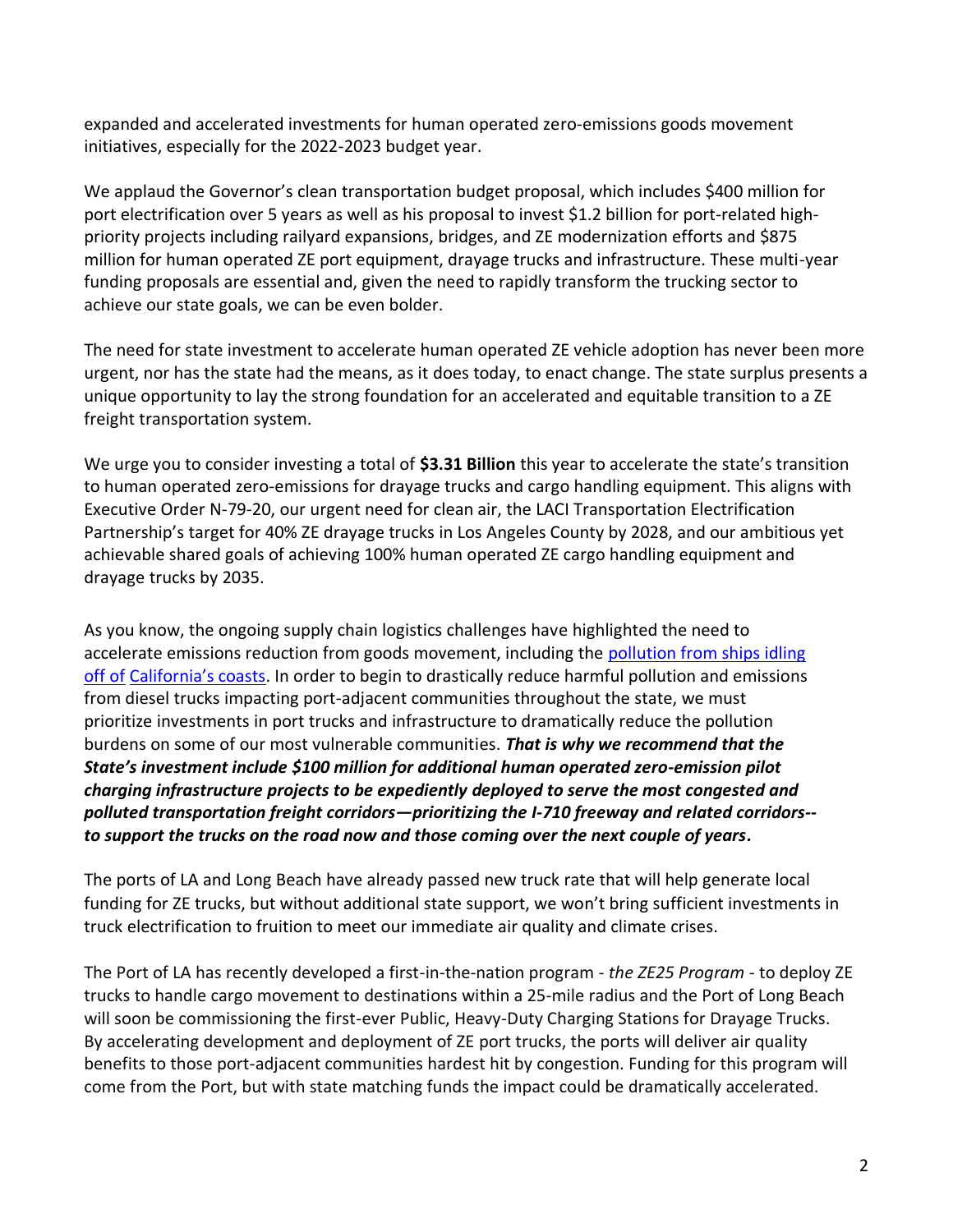State investment, coupled with supporting regulation and policies can establish a strong market for human operated ZE freight vehicles. Investments are needed in vehicles, supporting infrastructure, workforce training to operate and maintain human operated zero-emission equipment and infrastructure, and a means to offset the insurance costs for these new vehicles. Specifically, we are asking for the 2022-23 California budget to include:

- \$2 Billion for the California Air Resources Board's Hybrid and Zero-Emission Truck and Bus Voucher Incentive Project (HVIP), Zero and Near Zero-Emission Freight Facilities (ZANZEFF), and Clean Off-Road Equipment (CORE) programs to fund human operated zero-emission drayage and cargo handling equipment, as well as for Port ZE25 initiatives;
- \$1 Billion for the California Energy Commission to fund charging infrastructure that supports EO N-79-20 implementation at California's container ports;
- \$100 Million for expanding the availability and affordability of zero-emission drayage truck insurance for truck owners/drivers;
- \$100 Million for investment to expediently deploy public charging pilot projects along the most polluted and congested freight corridors--prioritizing the I-710 and related goods movement corridors--through a regional partnership(s) with key stakeholders; and
- \$110 Million for Goods Movement Workforce Training Center to train, maintain and operate human operated zero- emission goods movement vehicles and supporting equipment.

In addition to investment in equipment and infrastructure, we need complementary investment to ensure that the jobs associated with our transition are captured here in California, especially in underserved and frontline communities. Creation of green jobs must be supported by this level of investment; so too should the transition of incumbent workers into the new, greener goods movement system. The Ports of Los Angeles and Long Beach, together with the International Longshore and Warehouse Union and Pacific Maritime Association, plan to build the country's first Goods Movement Workforce Training Center, focusing on workforce training needs as we transition to human operated ZE freight equipment. The campus will play an integral role in California's efforts to accelerate research, development, and deployment of ZE human-operated equipment. This facility will ensure that California's workforce is not left behind in the transition to advanced technologies and be an asset to the State. The campus will be a state asset in that it can train the workforce from across the supply chain. The existing supply chain workforce is comprised of millions of middle-class Californians. The state must play a stronger role in funding the transition to zero-emission heavy duty trucks and equipment and building the supporting infrastructure to create strong local economies while fighting climate change and cutting air pollution.

We share your goals of reducing greenhouse gas emissions, improving air quality and public health, and transitioning to human operated zero-emission vehicles and cargo handling equipment. Our commitment to this goal is evident in our collective global leadership to innovate and implement cutting-edge emission reduction practices. To continue this trajectory, it is imperative that the state's policy leadership be accompanied by major fiscal investments to achieve these goals.

We look forward to continuing to work with you and the full Legislature on additional policy issues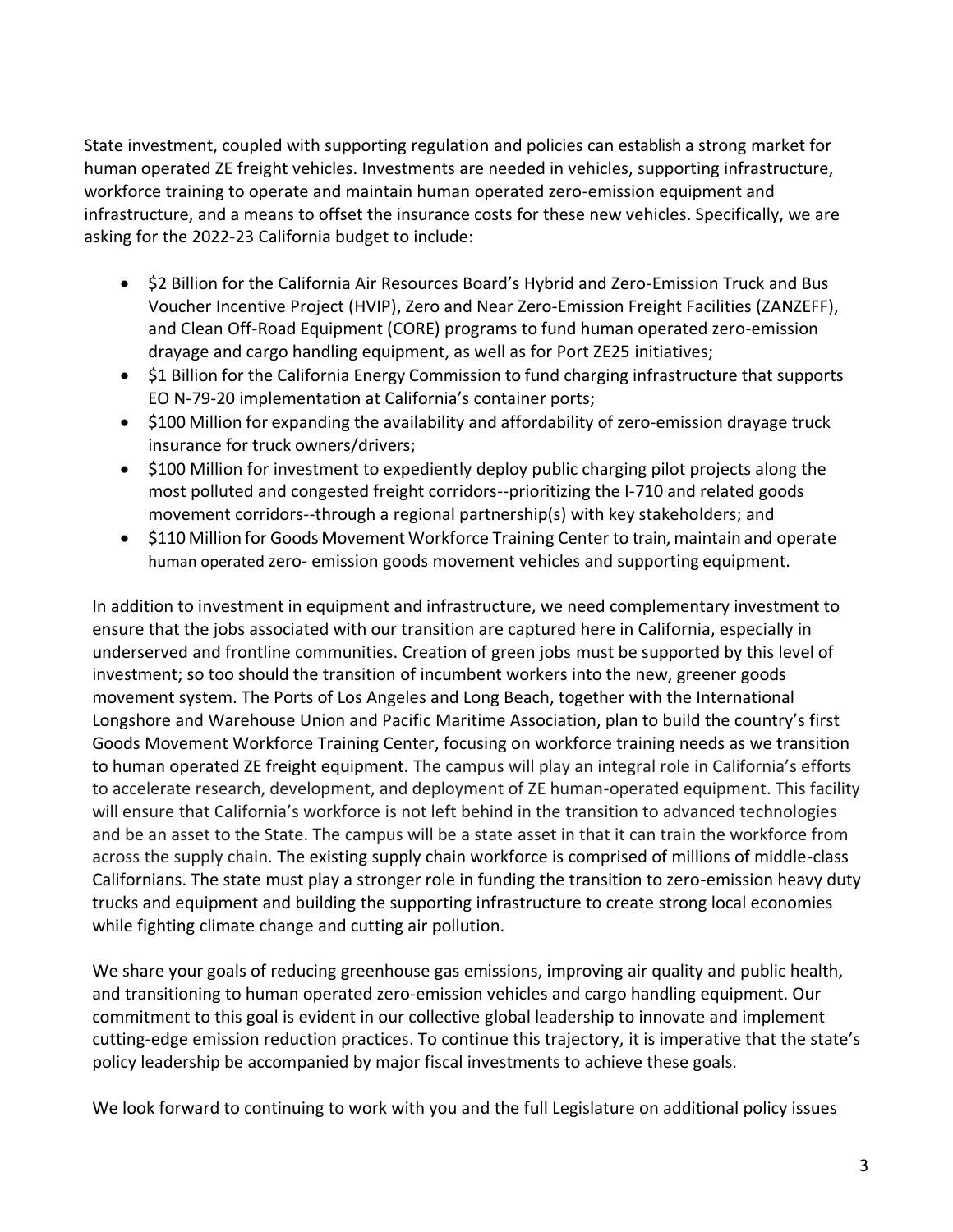accompanying fleet transition; however, we believe the time is now for the State of California to embrace its unique role in making bold "market maker" investments. This is a critical opportunity to make the essential steps towards stemming climate change with new, clean technologies.

Thank you for your consideration,

MAYOR ERIC GARCETTI City of Los Angeles

EUGENE D. SEROKA, Executive Director, Port of Los Angeles

Matt Petersen CEO, Los Angeles Cleantech Incubator Chair, Transportation Electrification Partnership

MAYOR ROBERT GARCIA City of Long Beach

MARIO CORDERO Executive Director, Port of Los Beach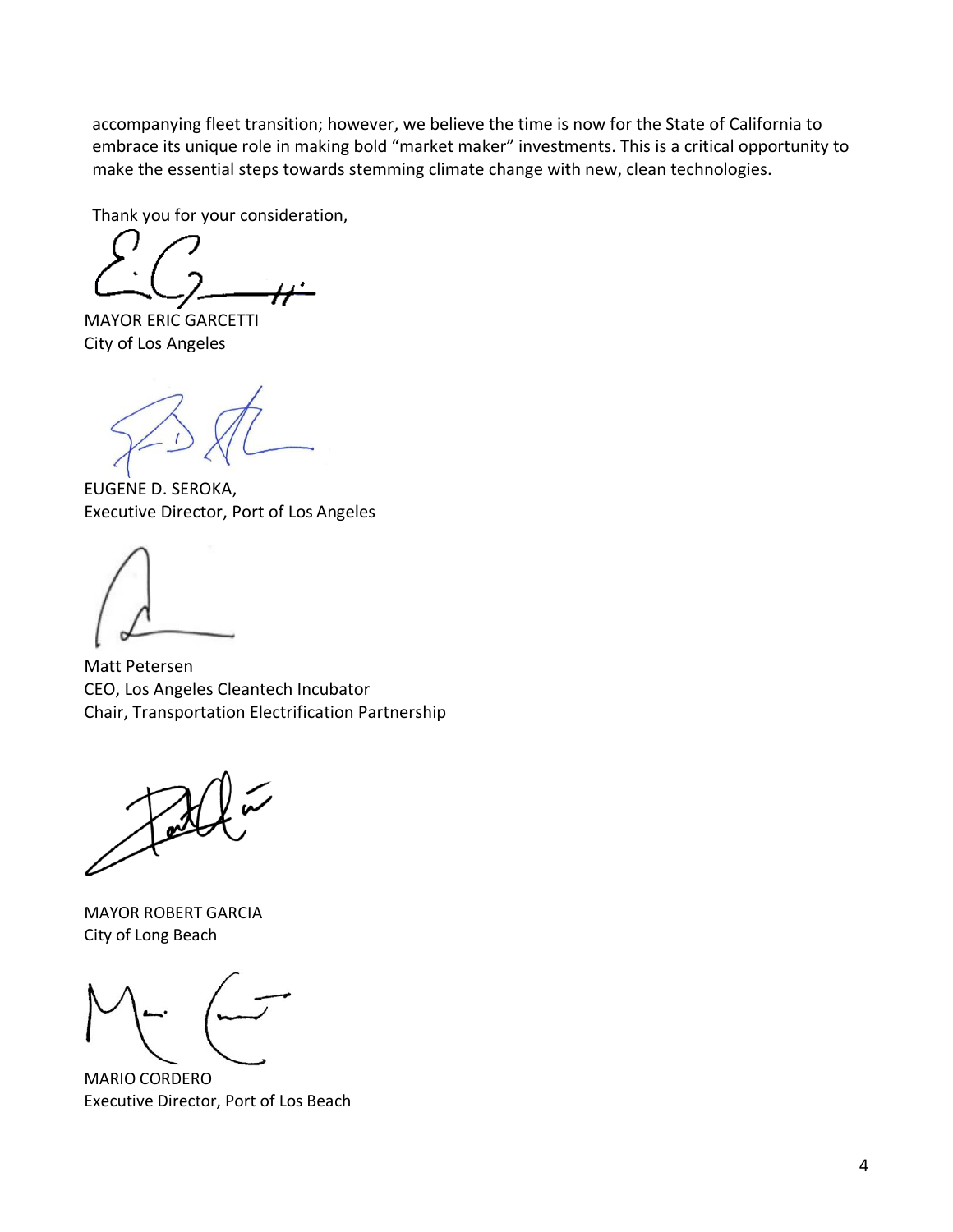Adrian Martinez Staff Attorney Earth Justice

Heidi Sickler Director of Policy AMPLY Power

Andrew Baldonado Managing Director, State Public Affairs Southern California Edison

Ramon Ponce President International Longshore and Warehouse Union, Local 13

Joe Gasperov President International Longshore and Warehouse Union, Local 63

Daniel Miranda President International Longshore and Warehouse Union, Local 94

Stella Ursua Senior Programs and Partnerships Manager GRID Alternatives

Mike Bush Head of Communications and Brand NEXT Trucking

Clay Sandidge CEO and Founder Aeras Technology

Pete Marsh Co-Convenor Long Beach Sustainable Business Network

Jeanine Pierce Founder The California Climate Council